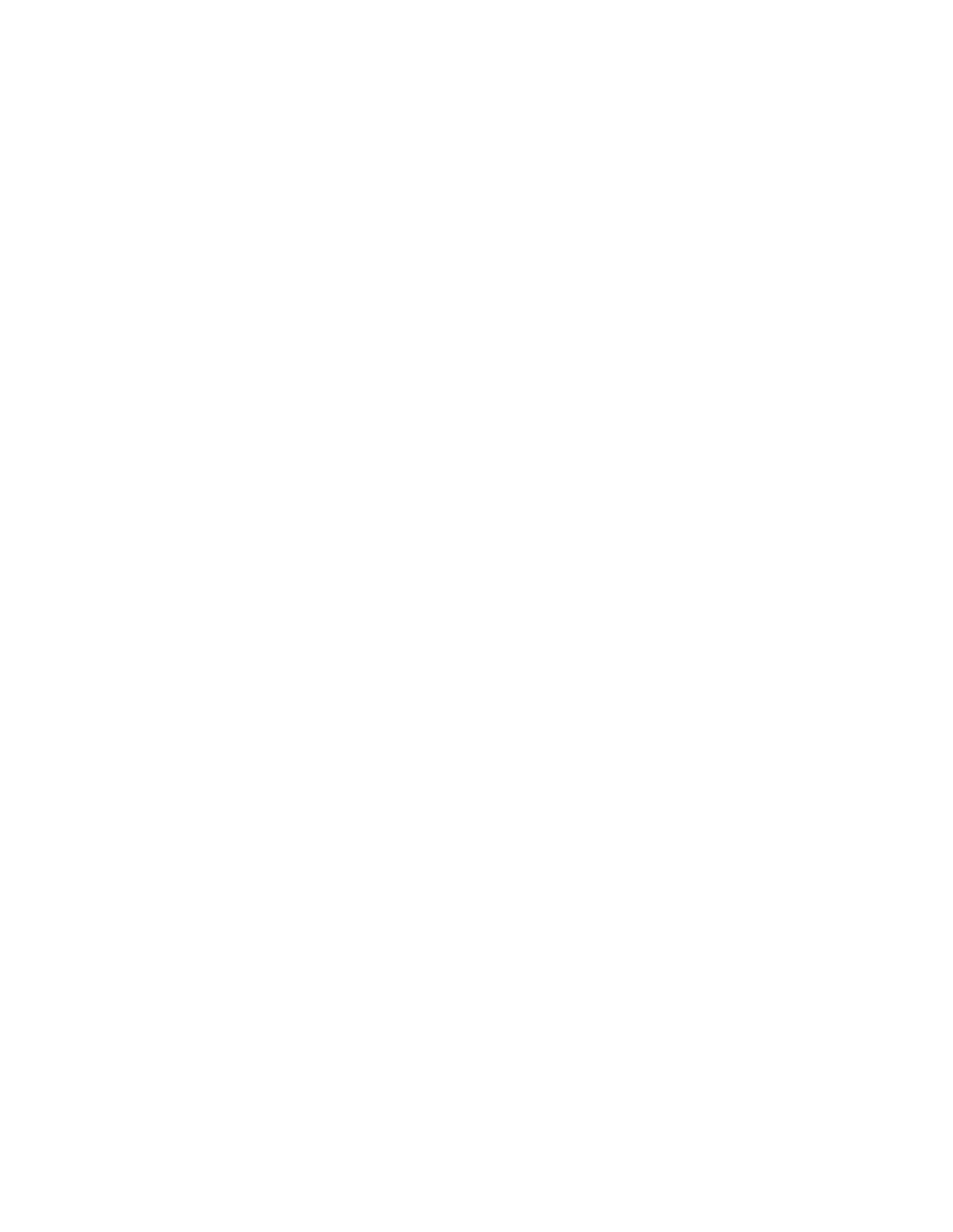### Webby Books: Access & Cheatsheet

Please complete the form at <https://webby-books.com/torts/iltl/>, using your law school email address and promotion code GONZAGA2018 to register for a year's access to the *Law of Torts* Webby Book.

| <b>ACTION</b>                              | <b>METHOD</b>                                                                                                                                                                                                                                                                                                   |
|--------------------------------------------|-----------------------------------------------------------------------------------------------------------------------------------------------------------------------------------------------------------------------------------------------------------------------------------------------------------------|
| Add comment                                | Click or touch paragraph, then press c                                                                                                                                                                                                                                                                          |
| See comment $(s)$                          | Click or touch comment balloon icon                                                                                                                                                                                                                                                                             |
| Close comment $(s)$                        | Press Escape, or click or touch comment balloon icon                                                                                                                                                                                                                                                            |
| Go to a footnote                           | Click or touch footnote number in text                                                                                                                                                                                                                                                                          |
| Return to the text from a<br>footnote      | Click or touch footnote number in sidebar or footer                                                                                                                                                                                                                                                             |
| Go to the next page                        | Click or touch arrow on right, or swipe left, or click or touch breadcrumb at<br>top or bottom of page                                                                                                                                                                                                          |
| Go to the previous page                    | Click or touch arrow on left, or swipe right, or click or touch breadcrumb at<br>top or bottom of page                                                                                                                                                                                                          |
| Go to a specific chapter                   | In the Table of Contents in the left-hand sidebar, clicking or touching an<br>arrow next to the title of a Part will make the titles of Chapters within that<br>Part appear.<br>Clicking or touching Part or Chapter titles themselves will take you to a list<br>of all the pages within that Part or Chapter. |
| Go to a specific page                      | In the Table of Contents in the left-hand sidebar, clicking or touching an<br>arrow beside a Chapter title will make the titles of pages within that<br>Chapter appear.<br>Clicking or touching a page title will take you to the page itself.                                                                  |
| Obtain the URL for a<br>specific paragraph | Hover over or touch the paragraph, then right-click on or touch the<br>symbol, then copy the link                                                                                                                                                                                                               |
| Open a hyperlink in new<br>tab             | Middle-click on the hyperlink, or press Ctrl or Cmd while left-clicking on it                                                                                                                                                                                                                                   |
| Highlight a passage                        | This requires an extension for your browser:<br>Firefox: Persistent Highlighter<br>Chrome: either Super Simple Highlighter or Noted<br>Opera: first install the Download Chrome Extension, then choose one of the<br>Chrome extensions                                                                          |
| Change the color scheme                    | Click or touch the Grayscale and/or High Contrast buttons at the top of the<br>right-hand sidebar                                                                                                                                                                                                               |
| Change the font size                       | Click or touch the font icon buttons at the bottom of the right-hand sidebar                                                                                                                                                                                                                                    |

Note that, for users unable to use a mouse, it is also possible to use standard accessibility alternatives, such as the tab key, spacebar, or arrow keys.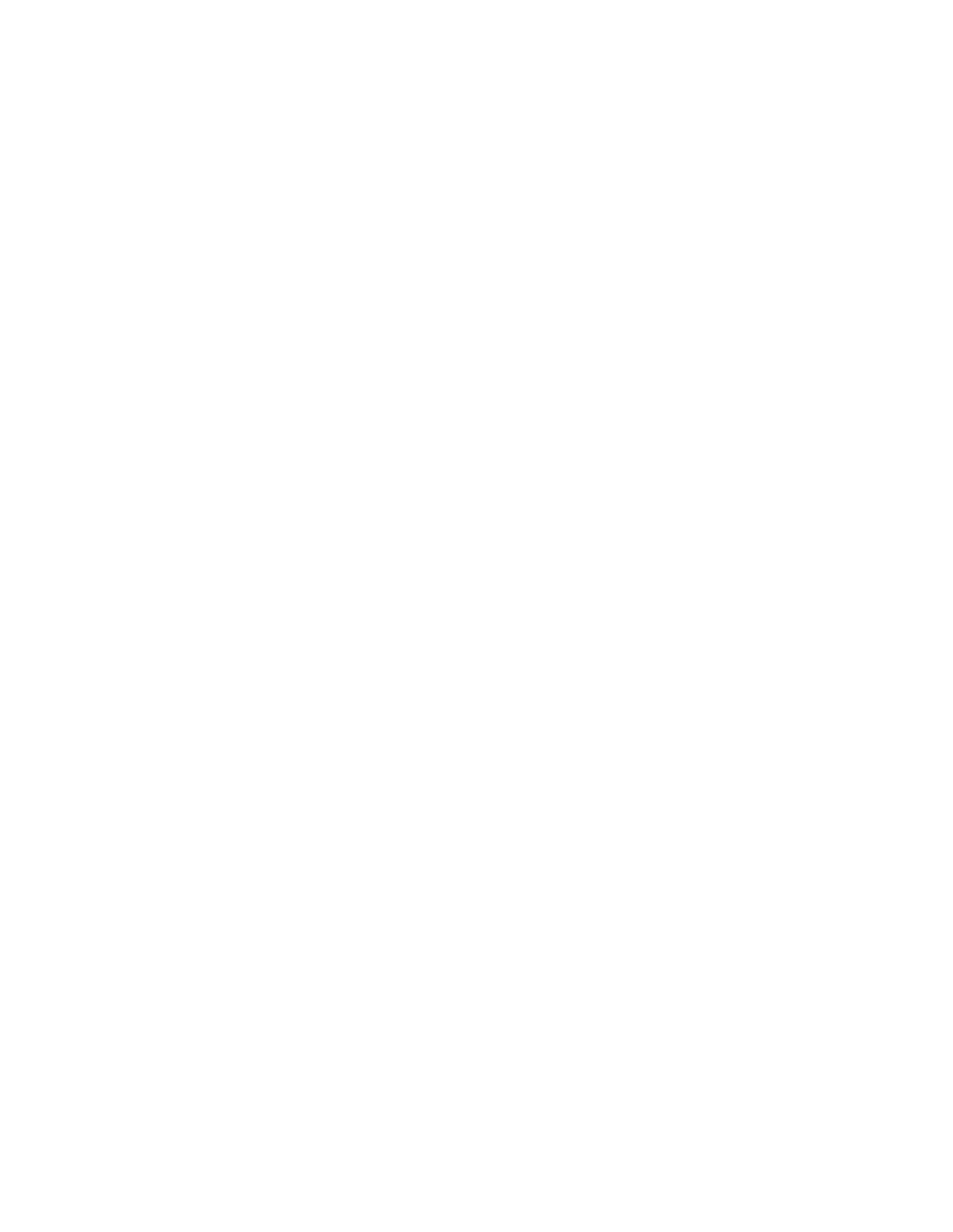



## Exploring the Use of Technology in the Law School Classroom.

## Workshop 6B

# Just for the Record: Learning Lawyers' Negotiation Skills Through Video Recording

*Andrew Nobel Anglia Ruskin University, Cambridge*

**Dr Andy Noble** is currently a Senior Lecturer in Employment Law at the Lord Ashcroft International Business School, Anglia Ruskin University, Cambridge, UK, where he is also the Course Leader for Business Management. After graduation with a LLB degree from the University of Sheffield, Noble practiced as a litigation solicitor in the UK for many years, before returning to academia to undertake a PhD (Law) at the University of Birmingham. Since completion of his PhD, Noble has held positions of Lecturer in Law and Course Leader for Law & Practice at Coventry University, before his appointment to his current position in September 2017. Noble has wide experience in teaching a range of legal topics to law students and business students at both undergraduate and postgraduate levels, but has a particular interest in employment law. Noble also pursues research interests in all aspects of employment law and legal education, and regularly contributes papers on these research topics to conferences and journals.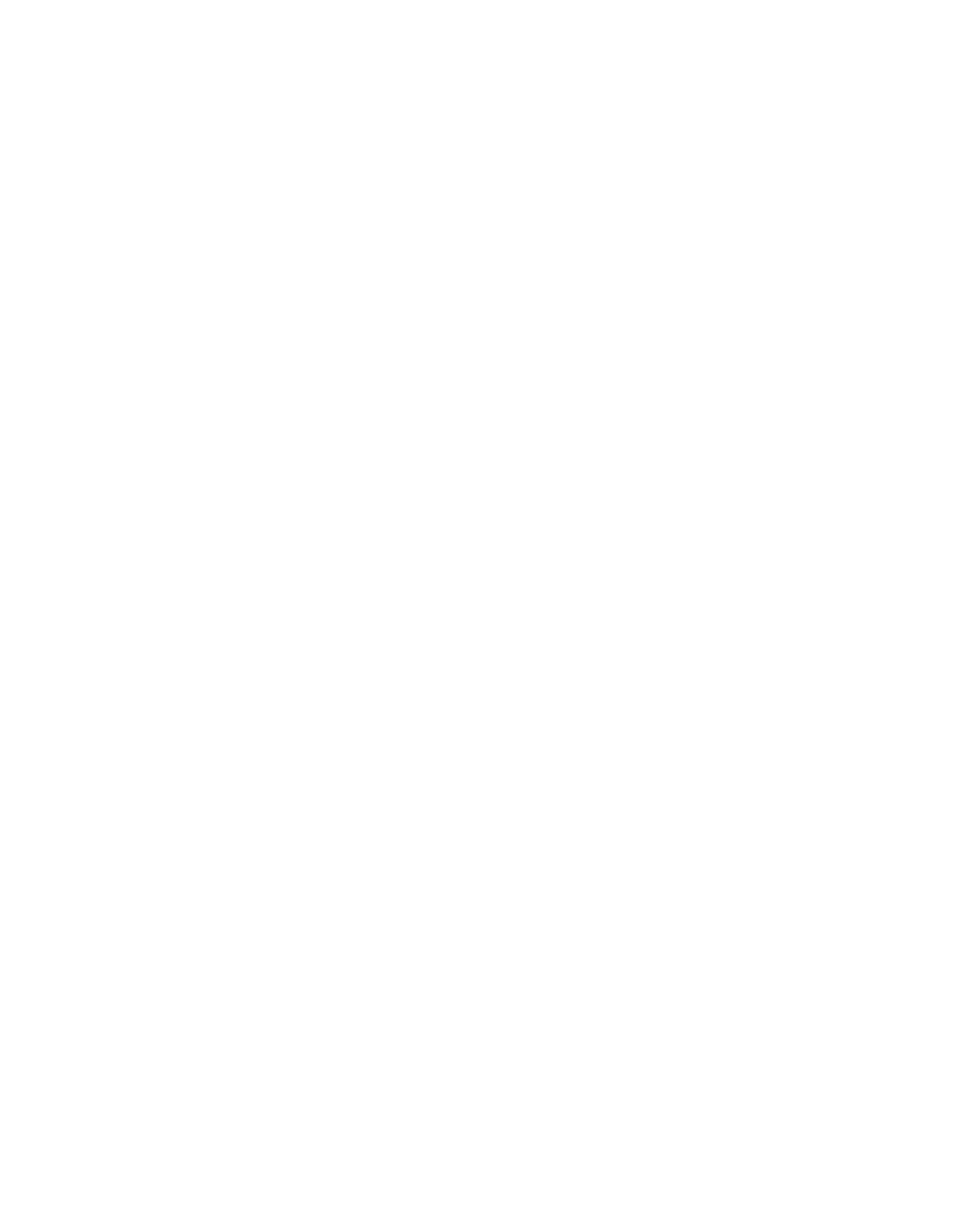### **BACKGROUND:**



### **Just for the Record: Learning Lawyers' Negotiation Skills Through Video Recording**

**Presenter: Dr Andy Noble, Senior Lecturer in Employment Law, Lord Ashcroft International Business School, Anglia Ruskin University, Cambridge, UK**

### **Case Study Documents**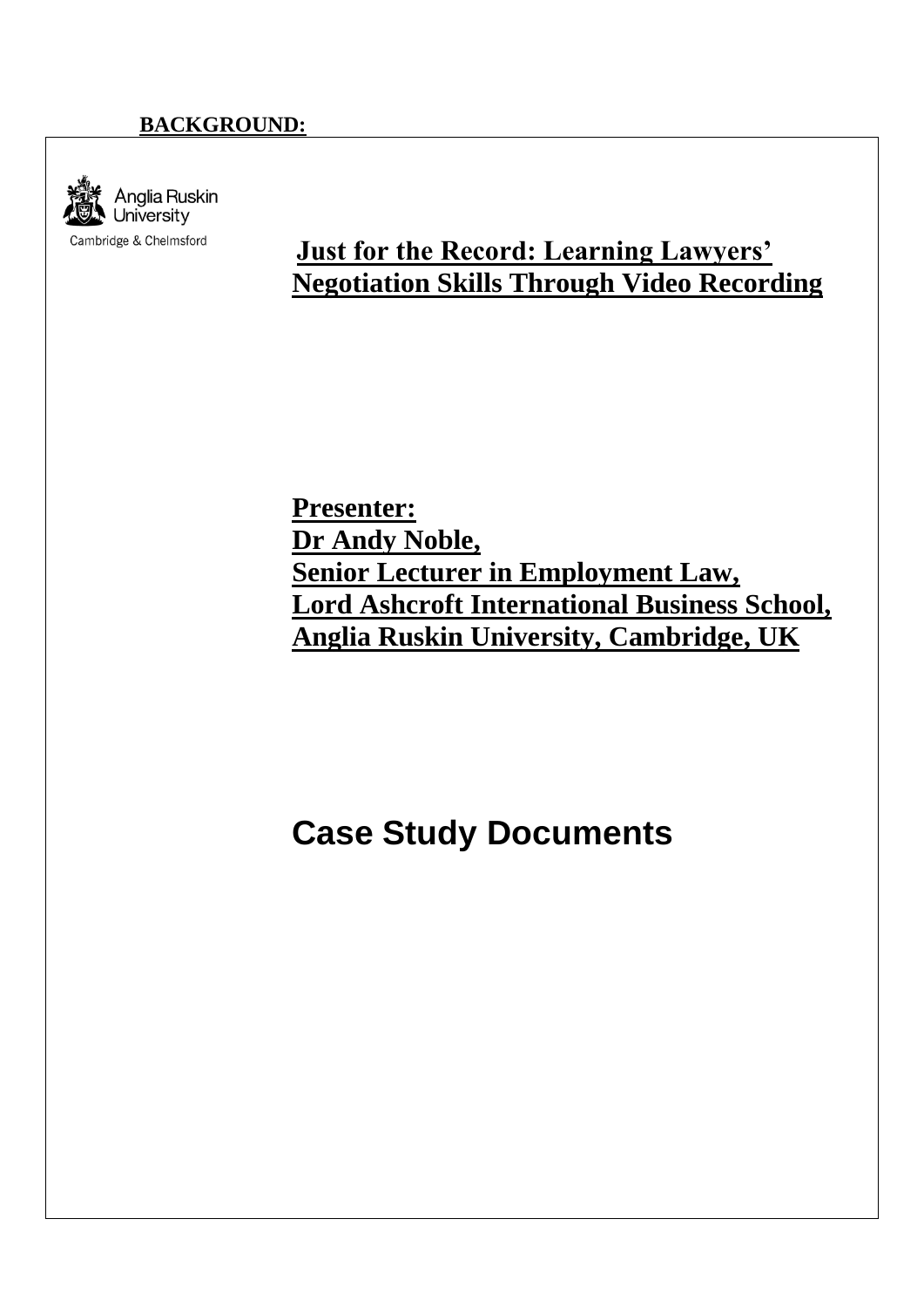The Plaintiff, Brandi Samuels, worked for The Hump Corporation as the Secretary to the CEO of the Company, Mr Ronald T. Hump, for a period of just under 6 years between 1<sup>st</sup> January 2012 and 15<sup>th</sup> December 2017. Ms Samuels' date of birth is 9<sup>th</sup> June 1968 and her salary prior to termination of her employment was \$77,000 plus medical insurance cover.

Due to the circumstances of the termination of her employment, which are set out in the correspondence and other documents on the following pages, Ms Samuels is seeking redress for wrongful termination and/or discrimination on the grounds of gender against her former employer. The basic facts of the case are as set out in the enclosed documents. The employer has denied any liability and so far has fiercely resisted any attempt at resolution or settlement. The former employee has exhausted the employer's internal appeals procedure and correspondence between attorneys has not produced any settlement offers.

The former employee has now filed a complaint of discrimination with the EEOC (details not provided here), and this has prompted an offer from the employer's attorneys for a without prejudice meeting to negotiate a settlement agreement.

#### **YOUR INSTRUCTIONS**

To work in a small team (2/3 lawyers) acting for either employee or employer, to attempt to negotiate the terms of a settlement agreement between the parties.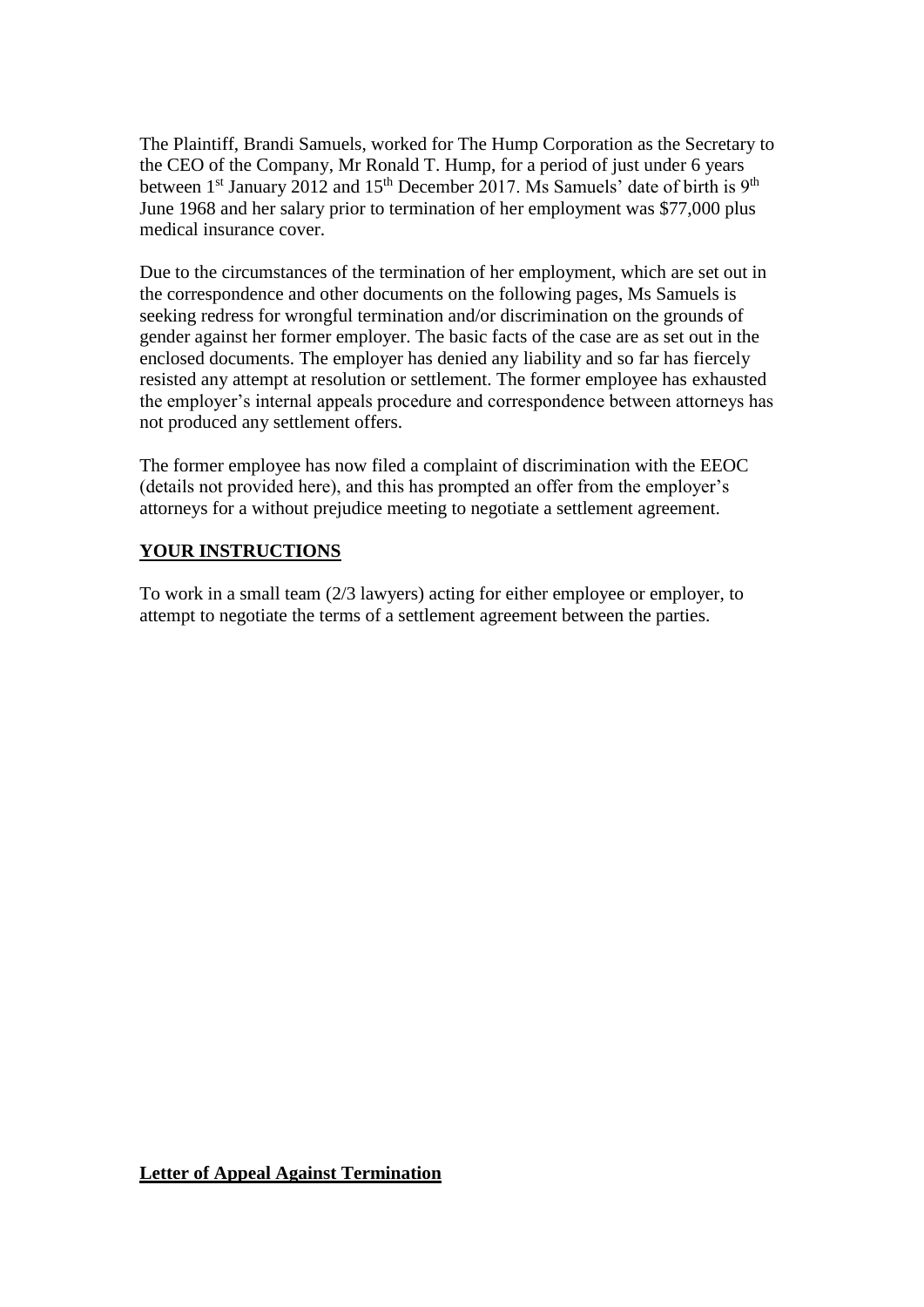Brandi Samuels 1230 Mountain View Spokane, WA, 99202

18th December 2017

Mr Ronald T. Hump, CEO The Hump Corporation Hump Towers 1890 Melania Street Spokane, WA, 99224

Dear Mr Hump,

This letter is written to appeal against the wrongful termination of my employment on 15th December 2017.

On the above date, I was summoned to your office where you accused me of stealing a company laptop and misuse of the company's computer system by using it to send personal emails and for shopping online. I pointed out that the laptop was one that you had given me to allow me to work at home or when I was away from the office on business. I told you the laptop was still at my house and I could return it the next day. I agreed that I had occasionally sent personal emails, but pointed out that all other employees do that and you had never questioned this before. As for shopping online, I had done this on one previous occasion, several weeks ago, during my lunch break, and you were fully aware of this because I told you about the circumstances and you did not raise any objections at the time. You then told me that I was in "real trouble" but you could "make it all go away" if I agreed to have sex with you. I was very offended and distressed by this suggestion. I told you that I was happily married, that I thought you were a sexist, disgusting old pervert, and that I would rather sleep with dogs in the street than with you. You then told me that if that was how I felt about it, I was fired. I was told to leave immediately, which I did.

I feel that this is a disgraceful way to behave towards someone who has given you nothing but faithful and loyal service over a number of years. I am still very upset and distressed by the whole incident and intend to seek legal advice as I feel that all my treatment by you has been unfair and discriminatory. There have been other incidents in the past, of which we are both aware, which support my view. In the meantime, however, I am appealing against the termination of my employment under the Company's Appeals Procedure. I trust that under the circumstances my appeal will be dealt with by another senior member of the Company's management and will be dealt with favorably.

Yours Sincerely

Brandi Samuels

#### **Response from The Hump Corp**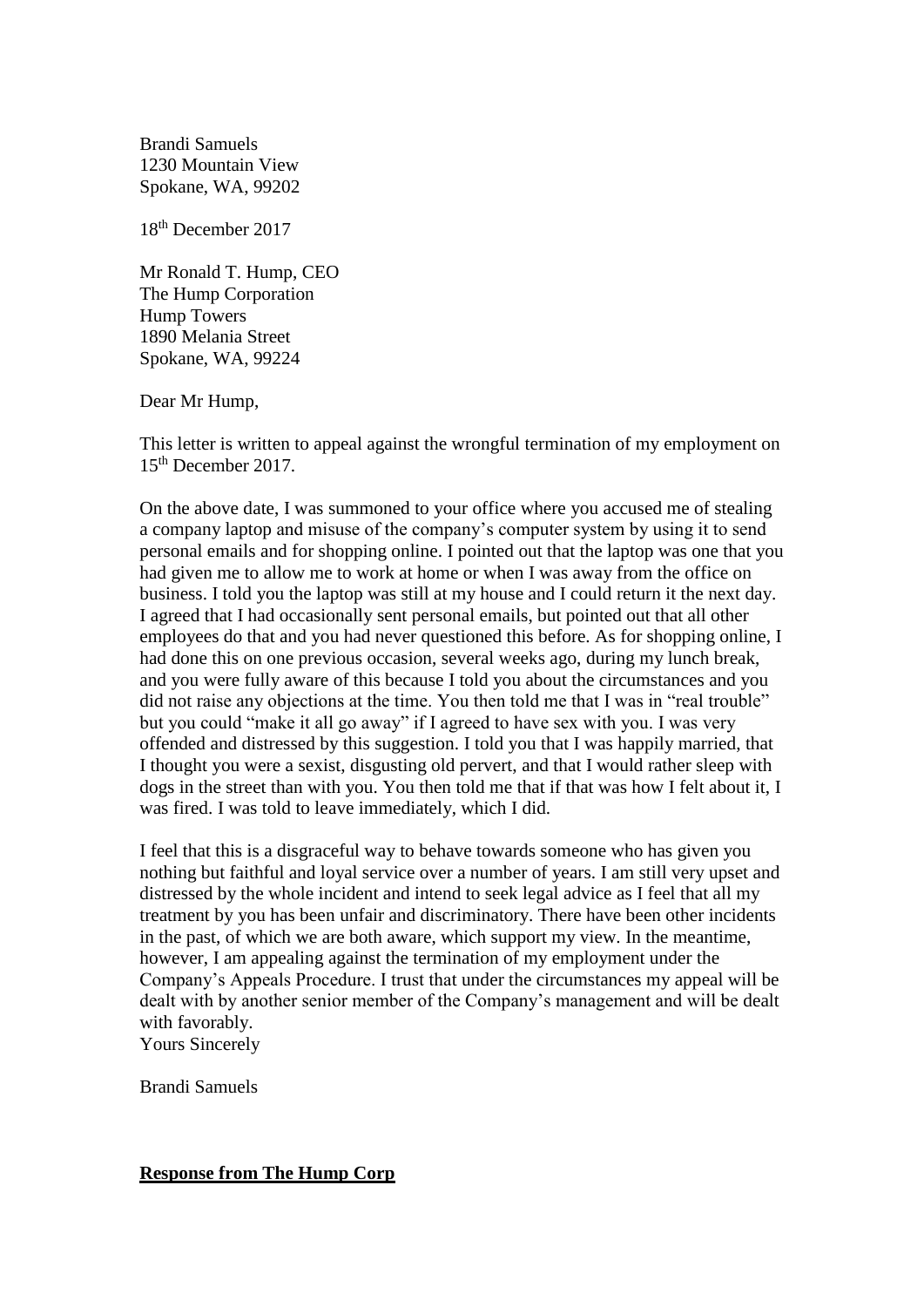Mr Ronald T. Hump, CEO The Hump Corporation Hump Towers 1890 Melania Street Spokane, WA, 99224

22nd December 2017

Brandi Samuels 1230 Mountain View Spokane, WA, 99202

Dear Brandi,

Your letter appealing against the termination of your employment has been received and the appeal has been dealt with in accordance with the Company's procedures. In view of the serious allegations which your letter makes against me personally, I have asked the Company's Director of Human Resources, Mr Richard Cranium, to deal with the appeal.

Mr Cranium has now carried out an investigation of all the circumstances of the termination of your employment and the allegations you have made. The results of that investigation are that no evidence has been found to support your allegations. The facts as found by Mr Cranium's investigation are that we have for some time been concerned about the theft of property from the Company and misuse of the Company's emails and Internet facilities by employees for their personal use. You, amongst other employees, had been identified as possessing Company property, namely a laptop computer, which had been removed from the Office and had not been returned. You had also been identified as one of a number of employees who had sent and received emails on their personal email accounts during office hours on a Company computer and had shopped for personal items online during office hours using the Company's computer. The purpose of the meeting on  $15<sup>th</sup>$  September was to give you the opportunity to explain yourself and to warn you about your conduct at work in the future. No conversation took place about me having sex with you – this did not happen. After initially admitting the misconduct, you then became very distressed and hysterical, and you became verbally abusive towards me and told me that you would never work for me again. You then left the office.

In the circumstances, the outcome of the appeal is that it is found to be without merit and is dismissed. The decision to terminate your employment for misconduct therefore stands. You will receive your pay until the end of this month. I am sorry that our association has ended this way, but your behavior towards me and the Company left me with no choice. I wish you the best for the future. Yours sincerely

Ronald T. Hump

#### **Demand Letter**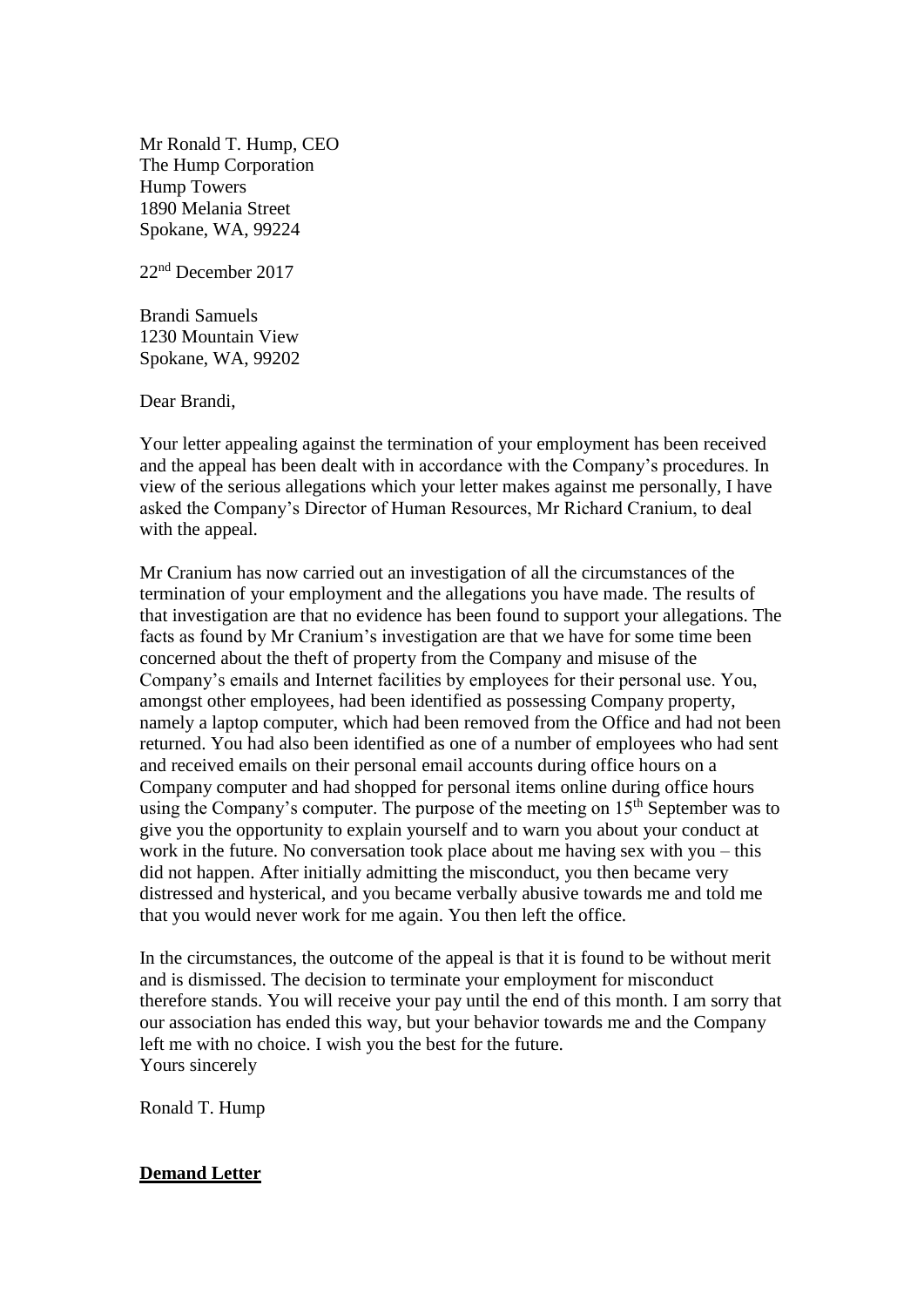Screwem Goode Attorneys at Law 2847 University Street Spokane, WA, 99202

25<sup>th</sup> January 2018

Mr Ronald T. Hump, CEO The Hump Corporation Hump Towers 1890 Melania Street Spokane, WA, 99224

Dear Mr Hump,

We act on behalf of Ms Brandi Samuels in connection with the recent termination of our client's employment with your Company as the Secretary to the CEO. We understand that our client was employed by your company in this position from 1<sup>st</sup> January 2012 until termination on 15<sup>th</sup> December 2017.

A number of incidents concerning our client in recent months have led us to the conclusion that our client has been the victim of sexual assault, sex discrimination, harassment, and pretextual wrongful termination, in violation of her employment and civil rights. These incidents culminated in the termination of our client's employment on 15th December 2017.

The first such incident occurred on Friday 28<sup>th</sup> July 2017, when, as our client was bending over her desk in the office to retrieve a pen, you walked past and slapped our client on the buttocks with your hand. When our client protested, you said that it was "just a bit of harmless fun", but you apologized to our client if she felt you had overstepped the mark. Our client decided to accept your apology and take the matter no further. Then, between the end of August and the beginning of October, you exchanged a series of inappropriate emails and text messages with our client. An example of one such email is attached, but our client has provided us with copies of all such emails and text messages. Eventually these messages stopped, but then, on the 13th December 2017, in the office, you propositioned our client to have sex with you. Our client declined, but believes that this refusal led directly to the events of 15<sup>th</sup> December and our client's employment being terminated.

We understand that on the 15<sup>th</sup> December 2017, our client was called into your office, where you and she were alone. You accused our client of stealing company property and misuse of the company's computer system for personal emails and shopping online. Our client disputed the allegations, but you persisted with the accusations against our client. You then told our client that you could "make this all go away" if she agreed to have sex with you. Our client was appalled by this suggestion and became very distressed. At this point you told our client that her employment was terminated with immediate effect.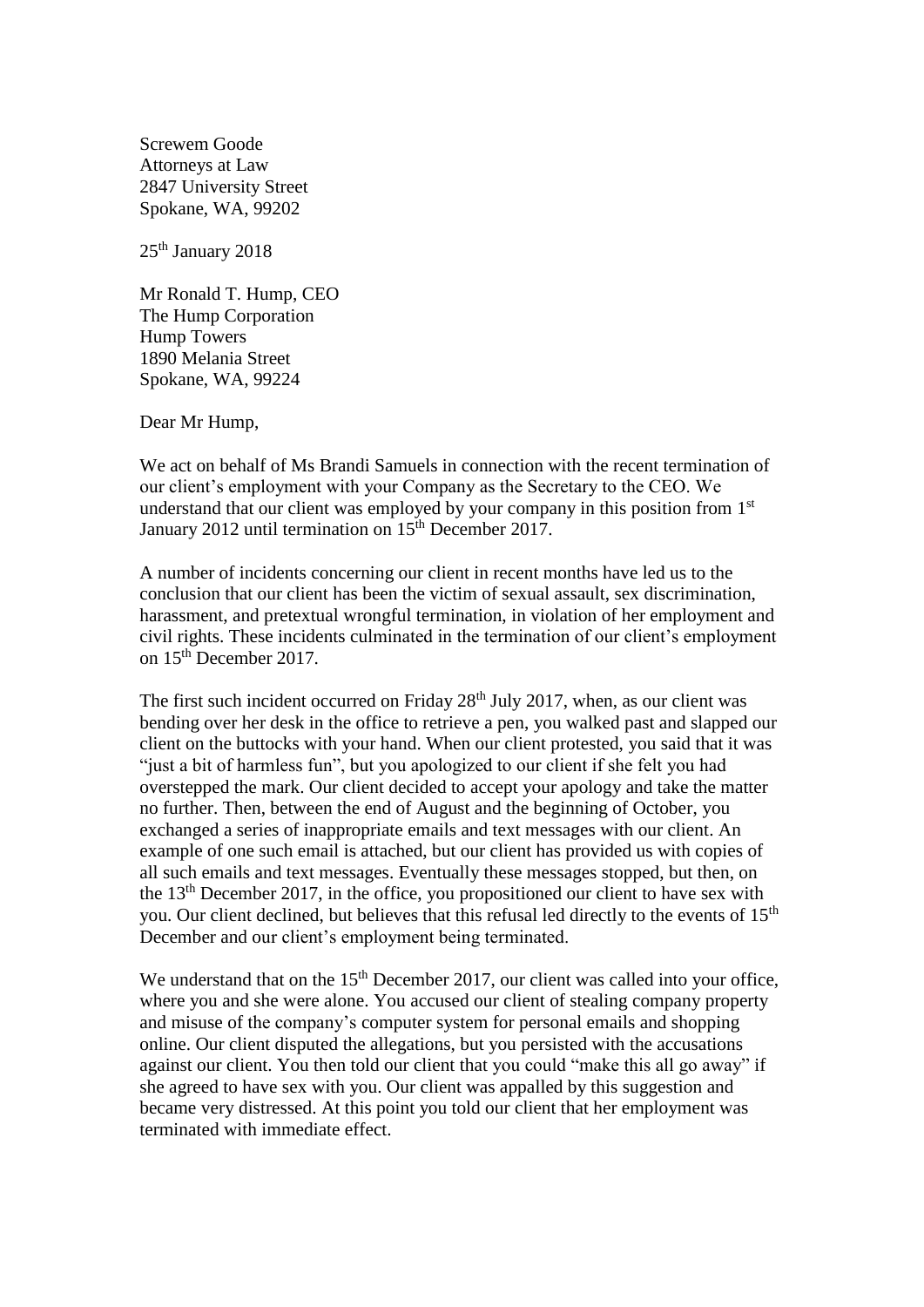Your behavior towards our client, as demonstrated by this series of events, is not an isolated incident, and there is clear evidence of a pattern of discrimination against both our client and other employees on the grounds of gender. We attach a copy of a witness statement we have obtained from Ms Amanda Wilson, who was also subjected to similar discriminatory treatment and termination of her employment with your company.

The purpose of this letter is to ask you to confirm your acceptance of our client's claims against you and your company, and to propose a suitable severance package for our client. Our client has suffered and will suffer financial loss of her salary and medical insurance protection, together with intentional inflation of emotional distress and injury to her feelings.

Whilst our client is anxious to resolve this matter with the minimum amount of acrimony, we should advise that failure to respond favorably to this letter within 7 days will result in our client filing complaints with the Equal Employment Opportunity Commission and/or lawsuits in the federal court for violations of her Title VII rights.

We look forward to hearing from you or your attorneys in due course Yours sincerely

Indira Screwem SCREWEM GOODE

Exhibit 1 - Emails

**From:** humpRT@hump.com **To:** brandi5.samuels@yahoo.com September 17, 2017 23:10

Hi Sexy,

What are you up to? Been thinking about you all day

Hump

**From:** humpRT@hump.com **To:** brandi5.samuels@yahoo.com September 17, 2017 23:30

#### Hi,

Drinking alone, hey – that's not a good sign – sounds like you could do with some company?

Hump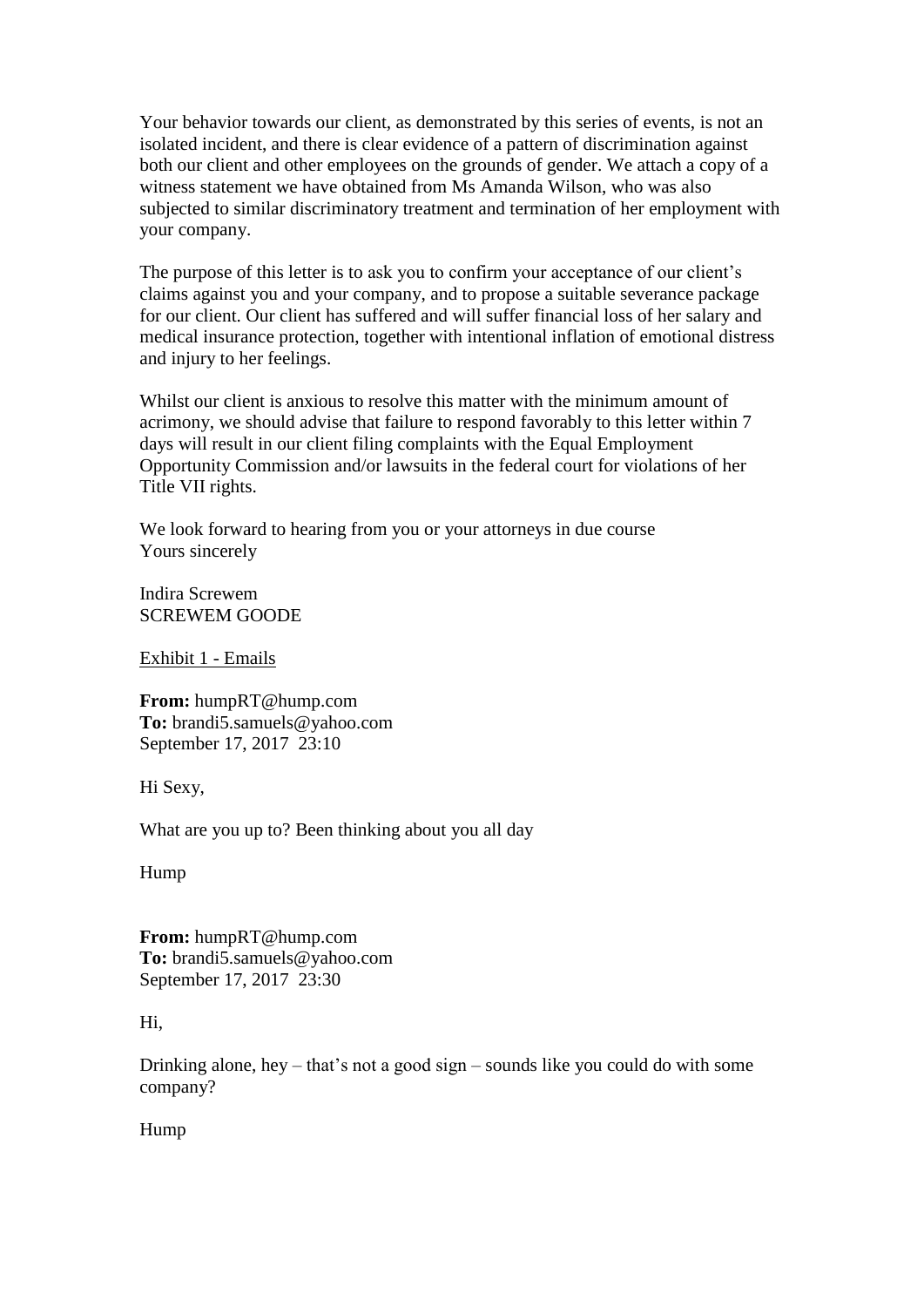#### Exhibit 2 - Witness Statement, Amanda Wilson

Amanda Wilson, will say:

- 1) My name is Amanda Wilson and I live at 785 Foothills Drive, Spokane, WA. My date of birth is  $5<sup>th</sup>$  May 1998
- 2) I am currently employed as a hotel receptionist, but between May 2017 and September 2017 I was a student intern at The Hump Corporation at their office at Hump Towers in Spokane, working in the office of the CEO, Mr Ronald T. Hump. I was engaged in mainly clerical and administrative duties.
- 3) During my time at The Hump Corp, I became increasingly concerned about the behavior of Mr Hump towards me and some of the other female employees of the Company. On many occasions when he came into the office, Mr Hump would engage in inappropriate touching of the female employees. Mr Hump has on numerous occasions touched me on my buttocks, head, neck and shoulders without my consent. I have also seen him do this to other female employees, but never to male employees. Mr Hump's behavior was so well known amongst the female employees in the office that he was known as 'The Octopus'.
- 4) The most serious example of inappropriate behavior was when I accompanied Mr Hump, along with a number of other employees of the Company, to a business meeting in San Francisco. All the employees stayed in a hotel overnight, paid for by the Company. During this stay, Mr Hump kept trying to persuade me to let him into my room so he could have sex with me. When I refused, he became quite angry and said that I would be sorry I crossed him.
- 5) Shortly after this trip, Mr Hump called me into his office and told me the internship was being terminated. He said that he had discovered that I had dishonestly claimed for expenses I was not entitled to. This was not true  $-I$ had only claimed the expenses Mr Hump said I was entitled to. Mr Hump was not prepared to listen and terminated the internship anyway.
- 6) I was fortunate enough to obtain new employment straightaway, so did not pursue the matter further.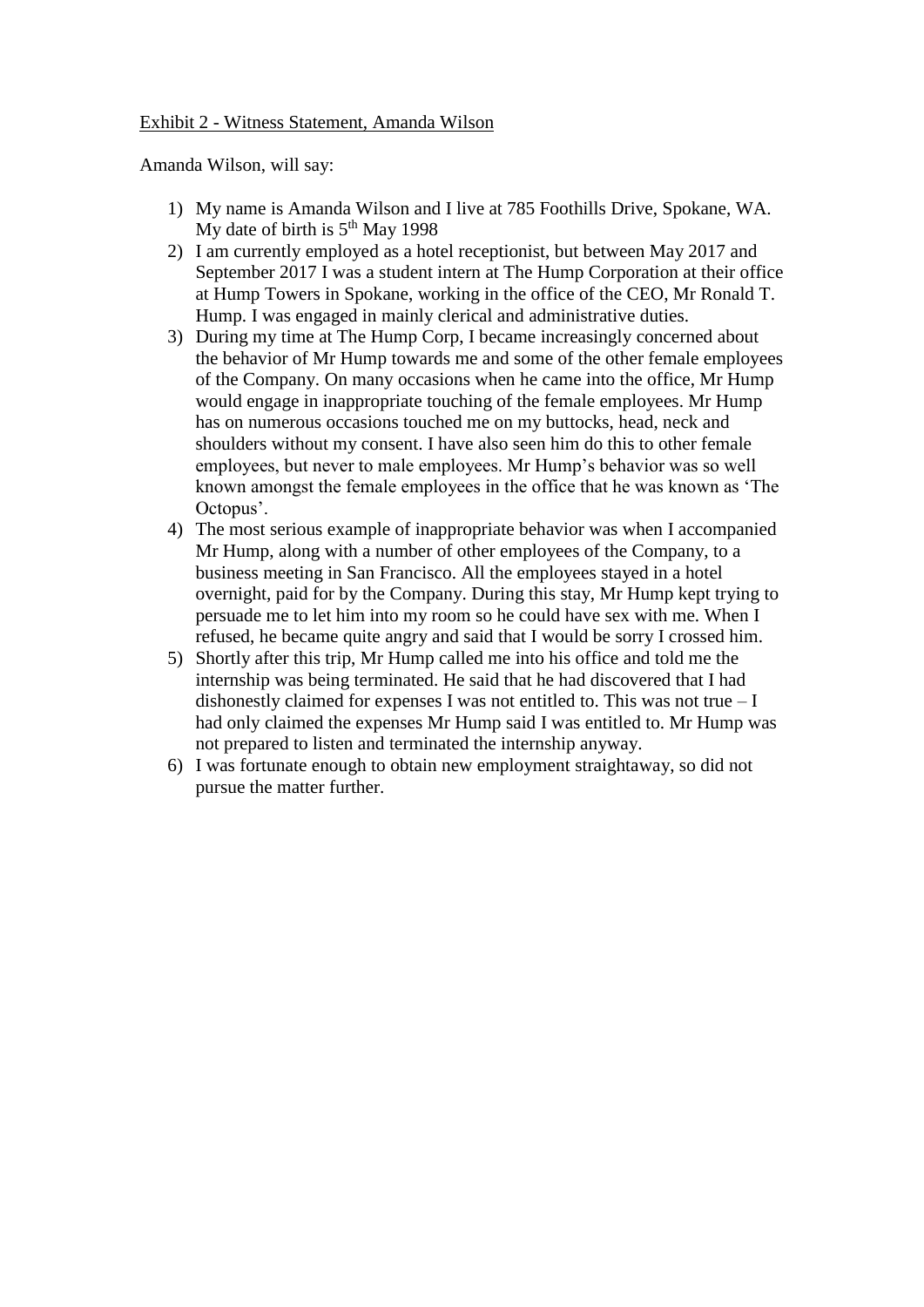#### **Response Letter**

JustAbout Legal Attorneys at Law 5678 Smart Suit Plaza Seattle, WA, 98122

1 st February 2018

Screwem Goode Attorneys at Law 2847 University Street Spokane, WA, 99202

Dear Sirs,

We have received your letter dated 25<sup>th</sup> January 2018 addressed to our client, Mr Ronald T. Hump of The Hump Corporation on behalf of your client, Ms Brandi Samuels. Please note that we are now acting on behalf of out client in this matter and all future correspondence should be directed to ourselves.

Your letter asserts numerous claims on behalf of your client. Although our investigation is at an early stage, the information currently in our possession has revealed that it is clear that your client's claims are completely without merit.

The incident in July to which you refer in your letter was, so far as our client is concerned, resolved quickly at the time. Our client apologized for the misunderstanding and your client accepted our client's apology in the spirit in which it was offered. It was believed that both parties had moved on and the incident put behind them. As for the exchange of emails and text messages, this was something in which your client was a willing participant, as demonstrated by the attached copy of the reply which your client sent to our client. Our client denies entirely propositioning your client for sex on 13th December 2017 or at any other time. The witness statement you have provided from Ms Wilson adds nothing of value to your client's case. Ms Wilson is a disgruntled former employee, who suffered from mental health issues and who developed an infatuation with our client, which was not reciprocated. It is clear that her statement is an attempt to seek revenge upon our client. Our client abhors any form of discrimination of any kind, and treats all his employees equally, regardless of gender, race, disability or any other characteristic.

The fact is that your client's employment was terminated after she was found to have stolen company property and misused the company's computer system on numerous occasions. When discovered and confronted with these findings, your client initially admitted the allegations but then became verbally abusive towards our client. After a heated altercation, your client was informed that her employment was being terminated for misconduct. Given your client's serious misconduct, we do not believe she is entitled to any severance payments at all and our clients will oppose her application for employment insurance.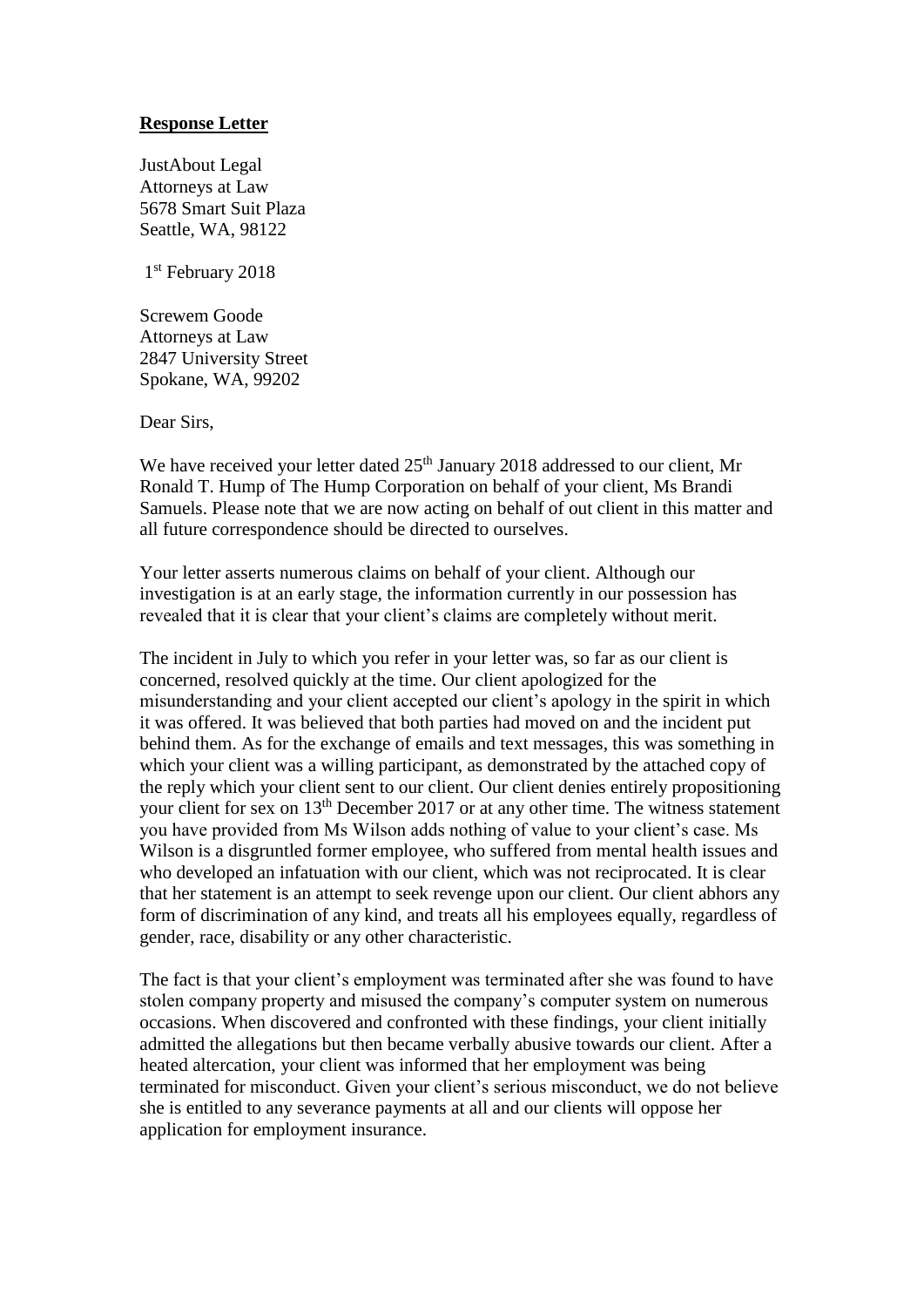In the circumstances, our client has no proposals to make your client and any action she sees fit to bring against our client will be strenuously resisted. Yours faithfully

Stephen Hark JUSTABOUT LEGAL

Attachment - Series of emails, September 17, 2017

**From:** humpRT@hump.com **To:** brandi5.samuels@yahoo.com September 17, 2017 23:10

Hi Sexy,

What are you up to? Been thinking about you all day

Hump

**From:** brandi5.samuels@yahoo.com **To:** humpRT@hump.com September 17, 2017 23:27

Hi,

Just drinking some wine and chillin on my own at home. What you been up to?

Brandi

**From:** humpRT@hump.com **To:** brandi5.samuels@yahoo.com September 17, 2017 23:30

Hi,

Drinking alone, hey – that's not a good sign – sounds like you could do with some company?

Hump

**From:** brandi5.samuels@yahoo.com **To:** humpRT@hump.com September 17, 2017 23:37

Hi,

Company would be nice, but it's kinda late – maybe some other time

Brandi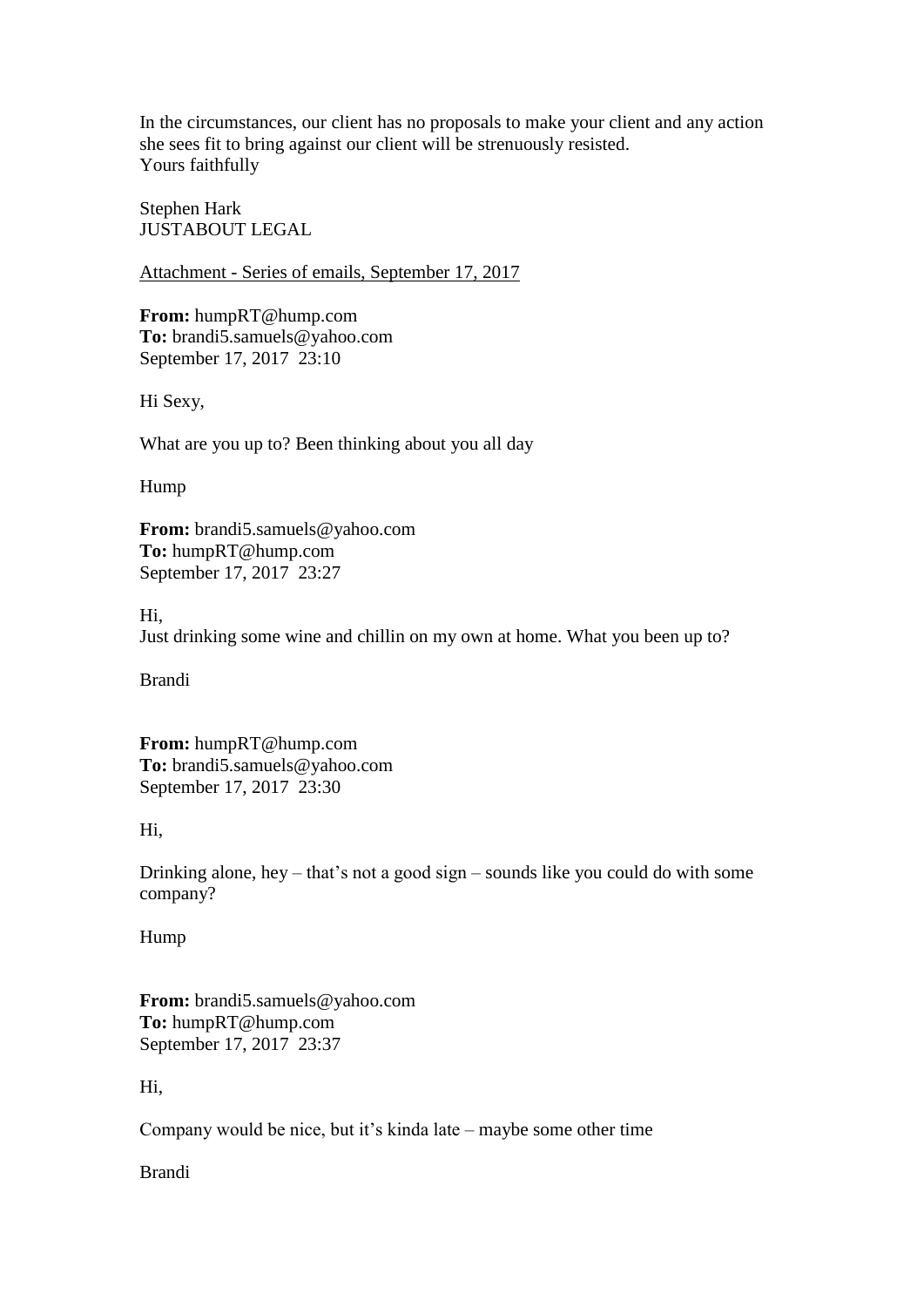#### **Letter from Employer's lawyers proposing settlement meeting**

JustAbout Legal Attorneys at Law 5678 Smart Suit Plaza Seattle, WA, 98122

4 th April 2018

Screwem Goode Attorneys at Law 2847 University Street Spokane, WA, 99202

Dear Sirs,

#### **Our Client: The Hump Corporation/ Mr Ronald T Hump Your Client: Brandi Samuels**

Further to our previous correspondence and exchange of emails in this matter, our investigation into your client's allegations is now complete. As a result of our investigations, we are satisfied that your client's claim is without merit and our clients will be able to successfully defend any action that your client sees fit to bring against them.

We are aware that your client has now filed a discrimination claim against our clients with the EEOC. Our clients have taken the view that litigation over this matter will be financially and reputationally damaging to both parties and this is something that they are anxious to avoid.

In these circumstances, and despite our clients' confidence that they can resist any action your client sees fit to take, our client proposes that the parties' attorneys meet to engage in without prejudice negotiations with a view to drawing up an appropriate settlement agreement.

Please advise us of your availability within the next month so that we can facilitate such a meeting. We look forward to hearing from you. Yours faithfully

Stephen Hark JUSTABOUT LEGAL